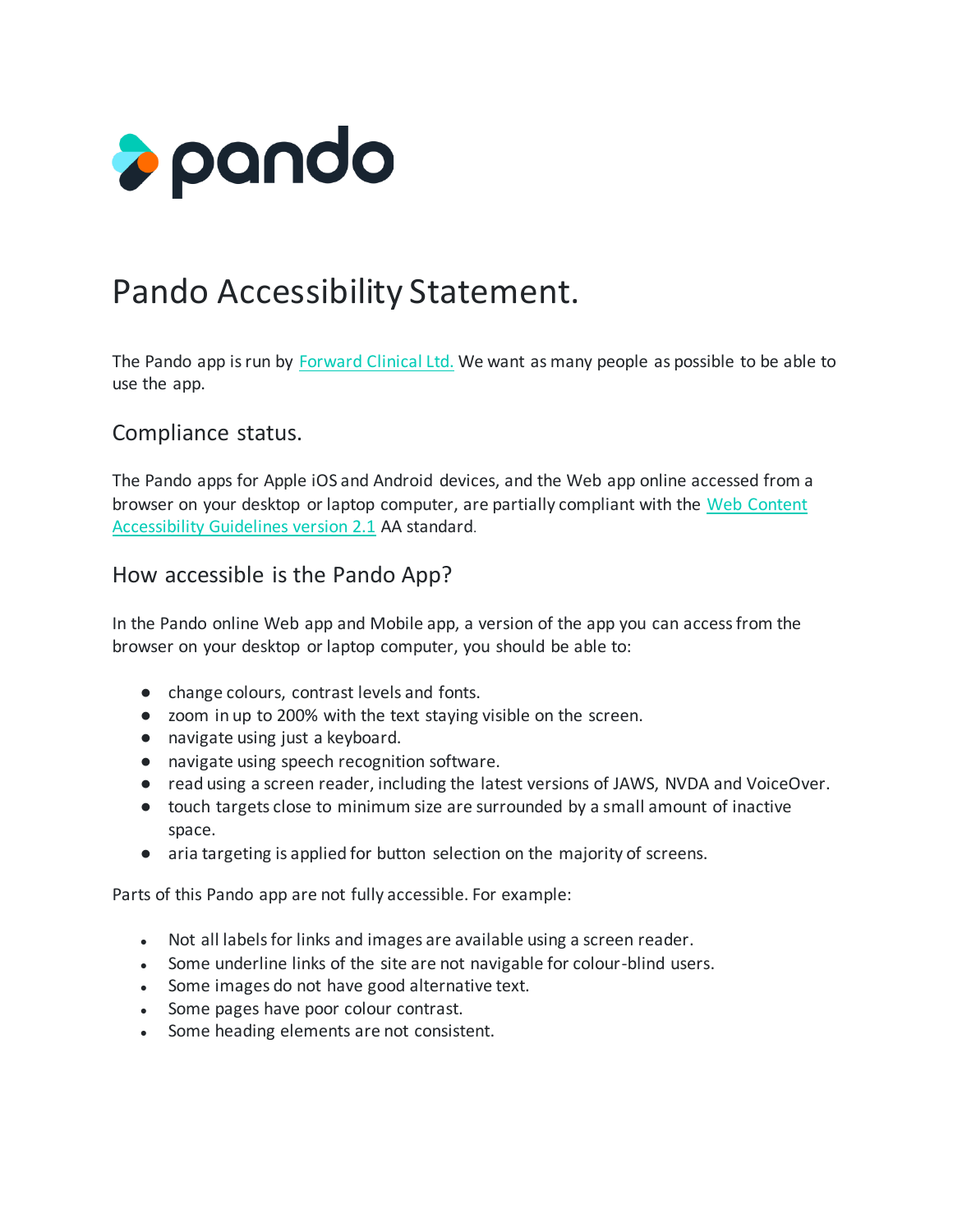## How to request feedback and contact information.

In the Pando app for Apple iOS and Android devices, you can use the built-in:

- [Apple iOS accessibility settings](https://www.apple.com/uk/accessibility/iphone/)
- [Android accessibility settings](https://support.google.com/accessibility/android/answer/6006564?hl=en-GB)

If you need information or give us feedback, send an email to support@hellopando.com

## Technical information about accessibility.

As a provider to the NHS, Forward Clinical Ltd is committed to making the Pando app and Website accessible, in accordance with the Public Sector Bodies (Websites and Mobile Applications) (No. 2) Accessibility Regulations 2018.

#### How we tested the Pando App.

This Pando Web App and Mobile App have been tested for compliance with the Web Content Accessibility Guidelines V2.1 level A and level AA, and these tests have been carried out internally.

The Web App and IOS and Android apps are built to meet WCAG 2.1, Section 508 of the Rehabilitation Act 82 FR 5790, and WAI-ARIA 1.1. These standards are enforced by using the LightHouse tool and PowerMapper to check scores. Respective scores are 84/100 and with PowerMapper.

There are no Priority 1 issues and 8 Priority 3 issues. LightHouse uses a subset of WCAG 2.1, while PowerMapper conforms to WCAG 2.1 level AA, Section 508 of the Rehabilitation Act - 82 FR 5790 and WAI-ARIA 1.1.

The Priority 3 issues relate to font-sizing which is under the users' control and can be set to whatever they are most comfortable using, and to usages of newer CSS properties that PowerMapper inaccurately references as an issue.